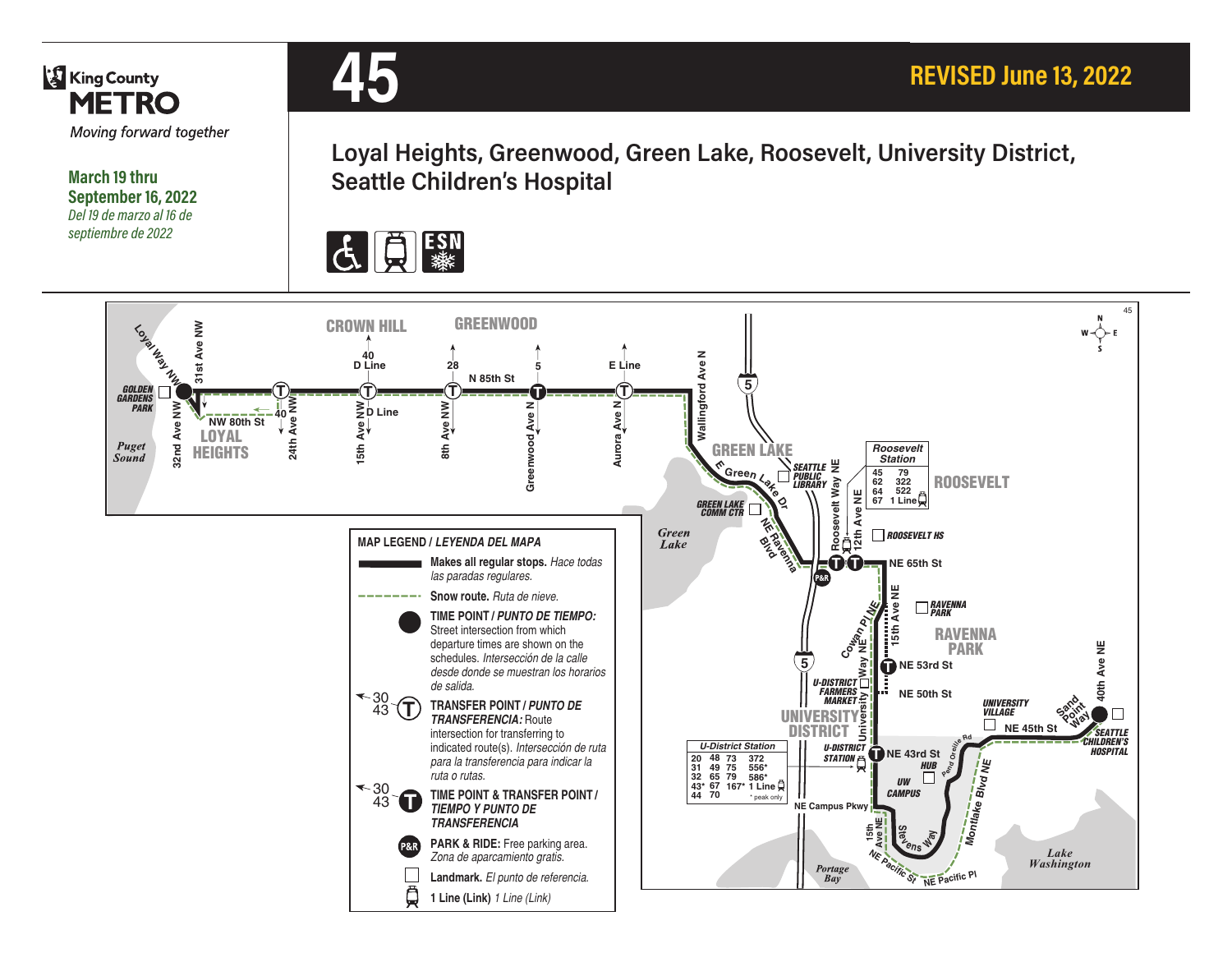## Route 45 Monday thru Friday to University District, Children's Hospital

*Servicio de lunes a viernes a University District, Children's Hospital* 

| Loyal<br><b>Heights</b>                                | Greenwood                                           |                                                  |                                             | Laurelhurst                               |                |
|--------------------------------------------------------|-----------------------------------------------------|--------------------------------------------------|---------------------------------------------|-------------------------------------------|----------------|
| Loyal Way<br><b>NW &amp; NW</b><br>85th St             | N 85th St &<br>Greenwood<br>Ave N                   | Roosevelt<br>Station<br>Bay 1                    | U-District<br>Station<br>Bay 4              | <b>Sand Point</b><br>Way & 40th<br>Ave NE | To Route       |
| Stop #35530                                            | Stop #5330                                          | Stop #16430                                      | Stop #9134                                  | Stop #10562                               |                |
| 5:00<br>5:15<br>5:30                                   | 5:09<br>5:24<br>5:39                                | 5:22<br>$5:37$<br>$5:52$<br>$6:07$               | 5:30<br>5:45<br>6:00                        | 5:43<br>5:58<br>6:13                      | 75             |
| 5:45<br>6:00<br>6:15                                   | $5:54$<br>$6:09$<br>$6:24$                          | 6:<br>22<br>6:38                                 | 6:15<br>6:31<br>6:47                        | 6:28<br>6:45<br>7:01                      | 75555575777777 |
| 6:30<br>6:40                                           | 6:39<br>6:49                                        | 6:53<br>7:03                                     | 7:02<br>:12<br>7                            | 7:16<br>7:26                              |                |
| 6:51                                                   | 7:00                                                | 7:14                                             |                                             | 37<br>7:                                  |                |
| $7:01$<br>$7:11$<br>$7:21$                             | 7:10<br>7:20<br>7:30                                | $7:24$<br>$7:34$<br>$7:45$                       | $\frac{7:23}{7:33}$<br>7:33<br>7:43<br>7:55 | 7:47<br>7:57<br>8:09                      |                |
| $7:31$<br>$7:41$<br>$7:51$<br>0.01<br>8:01             | $7:40$<br>$7:50$<br>$8:00$                          | $7:56$<br>8:06<br>$8:16$<br>$8:26$<br>$8:36$     | 8:06<br>$8:16$<br>$8:26$<br>$8:36$          | 8:21<br>8:31<br>8:41<br>8:51              |                |
| 8:11<br>8:21<br>8:31                                   | $8:10$<br>$8:20$<br>8:30                            | 8:46<br>8:56                                     | 8:46<br>8:56<br>9:06                        | 9:01<br>9:11                              |                |
| 8:41<br>8:51                                           | 8:40<br>$\frac{8:50}{9:00}$                         | 9:06<br>9:15                                     | $9:16$<br>$9:25$<br>$9:35$                  | $\frac{9:22}{9:32}$<br>9:41               |                |
| 9:01<br>9:16<br>9:31                                   | 9:10<br>9:25<br>9:40                                | 9:25<br>$9:40$<br>$9:55$                         | 9:50<br>10:05                               | 9:50<br>10:04<br>10:19                    |                |
| 9:46<br>10:01<br>10:16                                 | 9:55<br>10:10<br>10:25                              | 10:10<br>10:25<br>10:40                          | 10:20<br>10:35<br>10:50                     | 10:34<br>10:50<br>11:05                   |                |
| 10:31<br>10:46<br>11:01                                | 10:40<br>$0:55$<br>$1:10$<br>10<br>1                | 10:55<br>1:<br>10<br>1<br>1:25<br>$\overline{1}$ | 11:05<br>$\bar{1}\bar{1}:20$<br>$11:35$     | 11:20<br>11:35<br>11:<br>50               |                |
| $\begin{array}{c} 11:16 \\ 11:31 \end{array}$<br>11:46 | $\frac{1:25}{1:40}$<br>1<br>$\overline{1}$<br>11:55 | $\frac{1:40}{1:55}$<br>1<br>1<br>12:10           | $\overline{11:50}$<br>12:05<br>12:20        | 12:05<br>12:20<br>12:35<br>12:49          |                |
| 12:00<br>12:15<br>12:30                                | 12:09<br>12:24<br>12:39                             | 12:24<br>12:39<br>$\bar{1}$ 2:54                 | 12:34<br>12:49<br>1:04                      | 1:04<br>1:20                              |                |
| 12:45<br>1:00<br>1:15                                  | $\overline{1}$ 2:54<br>1:09<br>1:24                 | 1:09<br>1:24                                     | 1:19<br>1:34<br>1:49                        | 1:35<br>1:50<br>2:05                      |                |
| 1:30<br>1:45<br>2:00                                   | 1:39<br>1:54<br>2:09                                | $\frac{1:39}{1:55}$<br>2:10<br>2:25              | 2:05<br>2:20<br>2:35                        | $\frac{2:22}{2:37}$<br>2:52               |                |
| 2:15<br>2:30<br>2:45                                   | 2:24<br>2:39<br>2:54                                | 2:40<br>2:56<br>3:12                             | 2:50<br>3:06<br>3:22                        | 3:08<br>3:24<br>3:41                      |                |
| 3:00<br>3:15<br>3:30                                   | 3:11<br>3:26<br>3:41                                | 3:29<br>3:44<br>3:59                             | 3:39<br>3:54<br>4:09                        | 3:58<br>4:13<br>4:28                      |                |
| 3:45<br>4:00<br>4:10                                   | 3:56<br>4:11<br>4:21                                | 4:14<br>4:29<br>4:39                             | 4:24<br>4:39<br>4:49                        | 4:43<br>4:59<br>5:09                      |                |
| 4:20<br>4:30                                           | 4:31<br>4:41                                        | 4:49<br>4:59                                     | 4:59<br>5:09                                | 5:19<br>5:29                              |                |
| 4:40<br>4:50                                           | 4:51<br>5:01                                        | 5:09<br>5:19                                     | 5:19<br>5:29                                | 5:38<br>:47<br>5                          |                |
| 5:00<br>5:10<br>5:20                                   | 5:11<br>5:21<br>5:31                                | 5:29<br>5:39<br>5:49                             | 5:39<br>5:49<br>5:59                        | 5:57<br>6:07<br>6:16                      |                |
| 5:30<br>5:40<br>5:50                                   | 5:41<br>5:51<br>6:01                                | 5:59<br>6:09<br>6:19                             | 6:09<br>6:19<br>6:29                        | 6:26<br>6:36<br>6:46                      | 7777777777777  |
| 6:00                                                   | 6:10                                                | 6:28                                             | 6:38                                        | 6:55                                      |                |

**This trip is cancelled.** To address ongoing operational and vehicle maintenance capacity limitations, some trips have been temporarily cancelled.

| Loyal<br><b>Heights</b>                                                                                                                                            | Greenwood                                                                                                                                                          |                                                                                                                                                                    |                                                                                                                                                                    | Laurelhurst                                                                                                                                                        |                                                                                                                      |
|--------------------------------------------------------------------------------------------------------------------------------------------------------------------|--------------------------------------------------------------------------------------------------------------------------------------------------------------------|--------------------------------------------------------------------------------------------------------------------------------------------------------------------|--------------------------------------------------------------------------------------------------------------------------------------------------------------------|--------------------------------------------------------------------------------------------------------------------------------------------------------------------|----------------------------------------------------------------------------------------------------------------------|
| Loyal Way<br>NW & NW<br>85th St                                                                                                                                    | N 85th St &<br>Greenwood<br>Ave N                                                                                                                                  | Roosevelt<br>Station<br>Bay 1                                                                                                                                      | U-District<br><b>Station</b><br>Bay 4                                                                                                                              | <b>Sand Point</b><br>Way & 40th<br>Ave NE                                                                                                                          | <b>To Route</b>                                                                                                      |
| Stop #35530                                                                                                                                                        | Stop #5330                                                                                                                                                         | Stop #16430                                                                                                                                                        | Stop #9134                                                                                                                                                         | Stop #10562                                                                                                                                                        |                                                                                                                      |
| 6:15<br>6:30<br>6:45<br>7:01<br>7:15<br>7:30<br>7:45<br>8:00<br>8:15<br>8:30<br>8:45<br>9:00<br>9:30<br>10:00<br>10:30<br>11:00<br>11:30<br>12:00<br>12:30<br>1:00 | 6:25<br>6:39<br>6:54<br>7:10<br>7:24<br>7:39<br>7:54<br>8:09<br>8:24<br>8:39<br>8:53<br>9:08<br>9:38<br>10:07<br>10:37<br>11:07<br>11:37<br>12:06<br>12:36<br>1:06 | 6:42<br>6:56<br>7:11<br>7:24<br>7:38<br>7:53<br>8:08<br>8:23<br>8:38<br>8:53<br>9:06<br>9:21<br>9:51<br>10:19<br>10:49<br>11:19<br>11:49<br>12:18<br>12:48<br>1:18 | 6:51<br>7:05<br>7:20<br>7:33<br>7:47<br>8:02<br>8:17<br>8:32<br>8:47<br>9:02<br>9:15<br>9:30<br>9:59<br>10:27<br>10:57<br>11:27<br>11:57<br>12:26<br>12:56<br>1:26 | 7:07<br>7:21<br>7:36<br>7:49<br>8:03<br>8:18<br>8:33<br>8:48<br>9:03<br>9:17<br>9:30<br>9:45<br>10:14<br>10:40<br>11:10<br>11:40<br>12:10<br>12:38<br>1:08<br>1:38 | 75<br>75<br>75<br>75<br>75<br>75<br>75<br>75<br>75<br>75<br>75<br>75<br>75<br>75<br>75<br>75<br>75<br>75<br>75<br>75 |
| <b>Bold PM time</b>                                                                                                                                                |                                                                                                                                                                    |                                                                                                                                                                    |                                                                                                                                                                    |                                                                                                                                                                    |                                                                                                                      |

## **Holiday Information** *Información sobre días festivos*

This route will operate its Sunday schedule on the following holidays. *Esta ruta operará según su horario de domingo en los siguientes días festivos.*

| <b>Memorial Day</b>     | <b>May 30</b>   |
|-------------------------|-----------------|
| Día de los Caídos       | 30 de mayo      |
| Independence Day        | July 4          |
| Día de la independencia | 4 de julio      |
| Labor Day               | September 5     |
| Día del Trabajo         | 5 de septiembre |

#### **Snow/ Emergency Service**  *Servicio en caso de nieve o emergencia*

During most snow conditions, this bus will follow the special snow routing shown on the map. If Metro declares an emergency, it will operate on an **Emergency Snow Network** plan. Visit kingcounty.gov/metro/snow to register for **Transit Alerts** and to learn more.

*En la mayoría de las condiciones de nieve, este autobús seguirá la ruta especial en caso de nieve como se indica en el mapa. Si Metro declara una emergencia, operará de acuerdo con un plan de Red de emergencia en caso de nieve. Visite kingcounty.gov/metro/snow para registrarse y recibir las alertas de transporte público y obtener más información.*

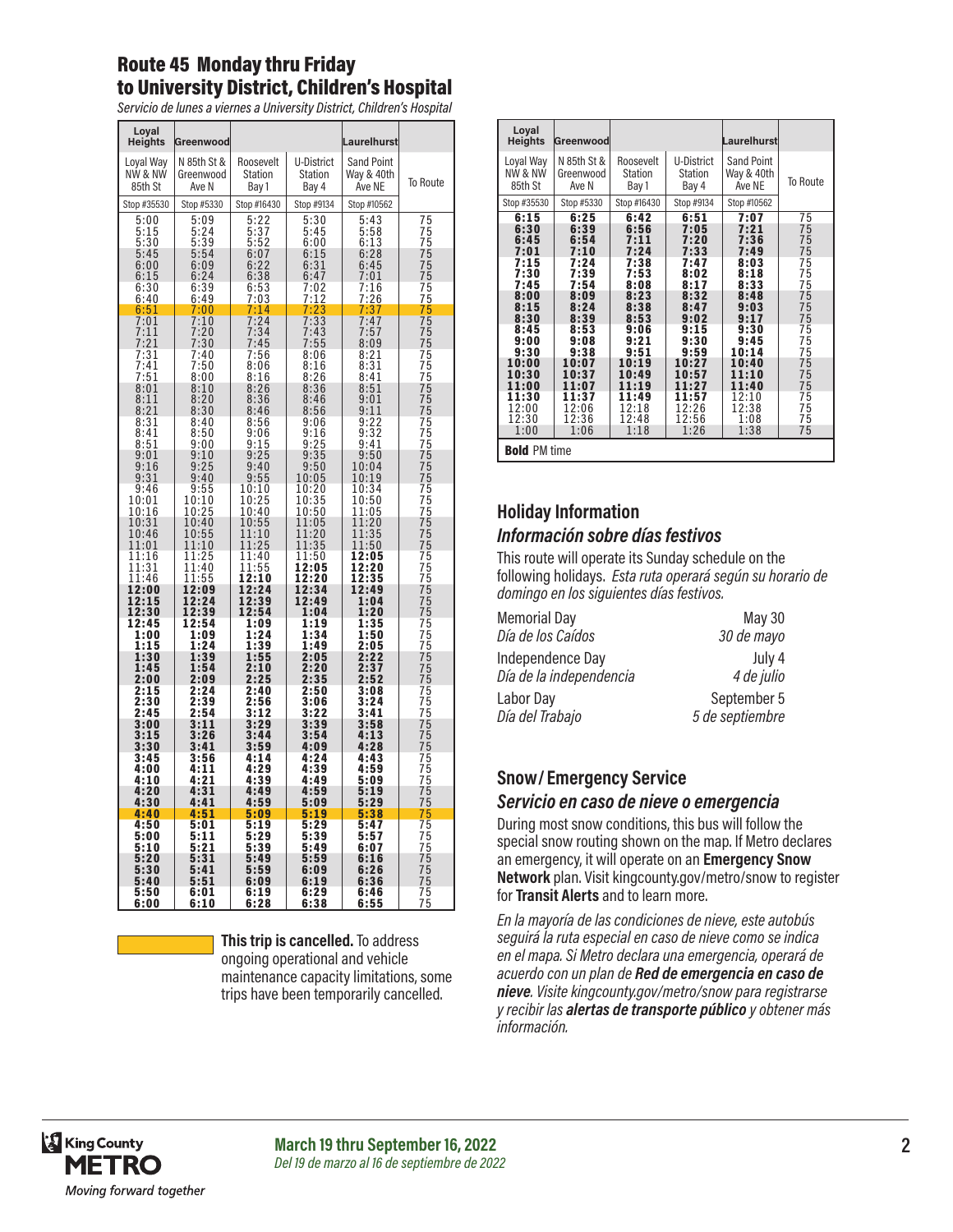# Route 45 Monday thru Friday to Loyal Heights

*Servicio de lunes a viernes a Loyal Height*

|                                                          |                            |                                                      |                                                 | Loyal                                                                                     |
|----------------------------------------------------------|----------------------------|------------------------------------------------------|-------------------------------------------------|-------------------------------------------------------------------------------------------|
| Laurelhurst                                              |                            |                                                      | Greenwood                                       | Heights                                                                                   |
| <b>Sand Point</b><br>Way & 40th                          | U-District<br>Station      | Roosevelt<br>Station                                 | N 85th St &<br>Greenwood                        | Loyal Way<br>NW & NW                                                                      |
| Ave NE                                                   | Bay 5                      | Bay 2                                                | Ave N                                           | 85th St                                                                                   |
| Stop #9978                                               | Stop #9582                 | Stop #36940                                          | Stop #41450                                     | Stop #35530                                                                               |
| $\frac{5:23}{5:41}$                                      | $\frac{5:35}{5:53}$        | 5:41<br>5:59                                         | $\frac{5:53}{6:12}$                             | 6:01<br>6:23 <sup>‡</sup>                                                                 |
|                                                          | 6:08                       | 6:14                                                 | $6:27$<br>$6:42$                                |                                                                                           |
| $5:56$<br>$6:11$<br>$6:27$<br>$6:43$<br>$6:59$<br>$7:14$ | 6:23<br>6:40               | $6:29$<br>6:46                                       | 6:59                                            | $6:38\frac{1}{6}$<br>6:53 $\frac{1}{7}:10\frac{1}{7}$<br>7:27 $\frac{1}{7}:27\frac{1}{7}$ |
|                                                          | 6:56                       |                                                      | 7:16                                            |                                                                                           |
|                                                          | 7:13                       | 7:02<br>7:20<br>7:35<br>7:51<br>8:07<br>8:23<br>8:38 | 7:34<br>7:49                                    | $7:45+$<br>$8:02$ ‡                                                                       |
|                                                          | $7:28$<br>$7:44$<br>$8:00$ |                                                      |                                                 | $\check{8}$ :<br>$8$ :<br>$\frac{1\bar{9}\ddagger}{35\ddagger}$                           |
| $7:14$<br>$7:29$<br>$7:44$<br>$7:59$<br>$9:14$           | 8:16                       |                                                      | $7.49$<br>8:06<br>8:22<br>8:38<br>8:53          | 8:49 <sup>‡</sup>                                                                         |
| 8:14                                                     | 8:31                       |                                                      |                                                 | 9:04                                                                                      |
| $\frac{8:30}{8:44}$                                      | 8:47<br>9:01               | 8:54<br>9:08                                         |                                                 | $9:21$<br>9:35‡                                                                           |
| 8:58                                                     | 9:15                       | $9:22$<br>$9:36$<br>$9:51$                           | $9:09$<br>$9:23$<br>$9:37$<br>$9:51$<br>$10:06$ | 9:49‡                                                                                     |
| $9:12$<br>$9:27$                                         | 9:29<br>9:44               |                                                      |                                                 | 10:03‡<br>10:<br>18‡                                                                      |
| 9:43                                                     | 10:00                      | 10:07                                                |                                                 | 34‡<br>10:                                                                                |
| $9:58$<br>10:12<br>10:27                                 | 10:15<br>10:29             | 10:22<br>10:36                                       | $10:22$<br>$10:37$<br>$10:51$                   | 10:49‡<br>1<br>1:03‡                                                                      |
|                                                          | 10:44                      | 10:51                                                | 11:07                                           | 1:19‡<br>1                                                                                |
| 10:43<br>11:00                                           | :00<br>1<br>1<br>11:17     | 11:07<br>11:25                                       | 1:24<br>1<br>11:42                              | 1:36‡<br>1<br>11:<br>54‡                                                                  |
| 1:15<br>1                                                | 11:3<br>$\overline{2}$     | 1:40<br>1                                            | 11:57                                           | 1<br>2:09‡                                                                                |
| 1:30<br>1<br>1:45<br>1                                   | 11:47                      | 11:55                                                | 12:12<br>12:27<br>12:42                         | 12:24‡<br>12:39‡<br>12:54‡                                                                |
| 12:00                                                    | 12:02<br>12:17             | 12:10<br>12:25                                       |                                                 |                                                                                           |
| 12:15<br>12:30                                           | 12:32<br>12:47             | 12:40<br>12:55                                       | 12:57<br>1:13                                   | 1:09‡<br>1:27‡                                                                            |
| 12:45<br>1:00                                            | 1:02<br>1:17               | 1:10<br>1:25                                         | 1:28<br>1:4<br>3                                | 1:42‡                                                                                     |
| 1:15                                                     | 1:32                       | 1:40                                                 | 1:58                                            | 1:57‡<br>2:13‡                                                                            |
| 1:30<br>1:45                                             | 1:47<br>2:02               | 1:55                                                 | 2:14<br>2:29                                    | 2:29‡<br>2:441                                                                            |
| 2:00                                                     | 2:17                       | $\frac{2:10}{2:25}$                                  | 2:44                                            | 2:59‡                                                                                     |
| 2:15<br>2:30                                             | 2:32<br>2:48               | 2:40<br>2:56                                         | 2:59<br>3:16                                    | $3:15$ ‡<br>3:32‡                                                                         |
| 2:45                                                     | $3:05$<br>$3:20$           | 3:13<br>3:28                                         | 3:33<br>3:48                                    | 3:49‡                                                                                     |
| 3:00<br>3:15                                             | 3:35                       | 3:43                                                 | 4:03                                            | 4:04‡<br>4:19‡                                                                            |
| 3:30                                                     | 3:50                       | 3:58                                                 | 4:18                                            | 4:34‡                                                                                     |
| 3:40<br>3:50                                             | 4:00<br>4:10               | 4:08<br>4:19                                         | 4:28<br>4:39                                    | 4:44‡<br>4:55‡                                                                            |
| 4:00                                                     | 4:20                       | 4:29                                                 | 4:49                                            | 5:05‡                                                                                     |
| 4:10<br>4:20                                             | 4:30<br>4:40               | 4:39<br>4:49                                         | 4:59<br>5:10                                    | 5:15‡<br>5:26‡                                                                            |
| 4:30                                                     | 4:50                       | 4:59                                                 | 5:20                                            | 5:36#                                                                                     |
| 4:40<br>4:50                                             | 5:00<br>5:10               | 5:09<br>5:19                                         | 5:30<br>5:40                                    | 5:46‡<br>5:56‡                                                                            |
| 5:01                                                     | 5:21                       | 5:30                                                 | 5:51                                            | 6:07‡                                                                                     |
| 5:11<br>5:21                                             | 5:31<br>5:41               | 5:40<br>5:50                                         | 6:01<br>1<br>6:1                                | 6:17‡<br>6:26#                                                                            |
| 5:31                                                     | 5:51                       | 6:00                                                 | 6:21                                            | 6:36‡                                                                                     |
| 5:40<br>5:50                                             | 6:00<br>6:10               | 6:09<br>6:19                                         | 6:29<br>6:39                                    | 6:44‡<br>6:53‡                                                                            |
| 6:00                                                     | 6:20                       | 6:29                                                 | 6:49                                            | 3‡<br>7:0                                                                                 |
| 6:09<br>6:19                                             | 6:29<br>6:38               | 6:38<br>6:46                                         | 6:57<br>7:05                                    | 7:11‡<br><u>7:19‡</u>                                                                     |

| Laurelhurst                                 |            |             | Greenwood   | Loyal<br><b>Heights</b> |  |  |
|---------------------------------------------|------------|-------------|-------------|-------------------------|--|--|
| <b>Sand Point</b>                           | U-District | Roosevelt   | N 85th St & | Loyal Way               |  |  |
| Way & 40th                                  | Station    | Station     | Greenwood   | NW & NW                 |  |  |
| Ave NE                                      | Bay 5      | Bay 2       | Ave N       | 85th St                 |  |  |
| Stop #9978                                  | Stop #9582 | Stop #36940 | Stop #41450 | Stop #35530             |  |  |
| 6:29                                        | 6:47       | 6:55        | 7:13        | 7:26‡                   |  |  |
| 6:39                                        | 6:56       | 7:04        | 7:22        | 7:34‡                   |  |  |
| 6:49                                        | 7:06       | 7:14        | 7:32        | 7:44‡                   |  |  |
| 6:58                                        | 7:15       | 7:23        | 7:39        | $7:51\pm$               |  |  |
| 7:13                                        | 7:29       | 7:37        | 7:52        | 8:04‡                   |  |  |
| 7:28                                        | 7:44       | 7:52        | 8:07        | 8:19‡                   |  |  |
| 7:43                                        | 7:58       | 8:06        | 8:20        | 8:32‡                   |  |  |
| 7:57                                        | 8:12       | 8:20        | 8:34        | 8:46#                   |  |  |
| 8:12                                        | 8:27       | 8:35        | 8:49        | $9:01\pm$               |  |  |
| 8:27                                        | 8:42       | 8:50        | 9:04        | $9:15^{\ddagger}$       |  |  |
| 8:42                                        | 8:57       | 9:05        | 9:19        | 9:30#                   |  |  |
| 8:57                                        | 9:12       | 9:20        | 9:34        | 9:451                   |  |  |
| 9:12                                        | 9:27       | 9:35        | 9:49        | 10:00‡                  |  |  |
| 9:27                                        | 9:42       | 9:50        | 10:04       | 10:15‡                  |  |  |
| 9:57                                        | 10:11      | 10:19       | 10:33       | 10:44‡                  |  |  |
| 10:26                                       | 10:40      | 10:47       | 10:58       | 11:08‡                  |  |  |
| 10:55                                       | 11:07      | 11:14       | 11:25       | 11:35‡                  |  |  |
| 11:24                                       | 11:35      | 11:42       | 11:53       | 12:03‡                  |  |  |
| 11:54                                       | 12:05      | 12:12       | 12:23       | 12:33‡                  |  |  |
| 12:24                                       | 12:35      | 12:42       | 12:53       | 1:03 <sup>‡</sup>       |  |  |
| 12:54                                       | 1:05       | 1:12        | 1:23        | 1:32 <sup>†</sup>       |  |  |
| <b>Bold PM time</b><br>ŧ<br>Estimated time. |            |             |             |                         |  |  |

**This trip is cancelled.** To address ongoing operational and vehicle maintenance capacity limitations, some trips have been temporarily cancelled.

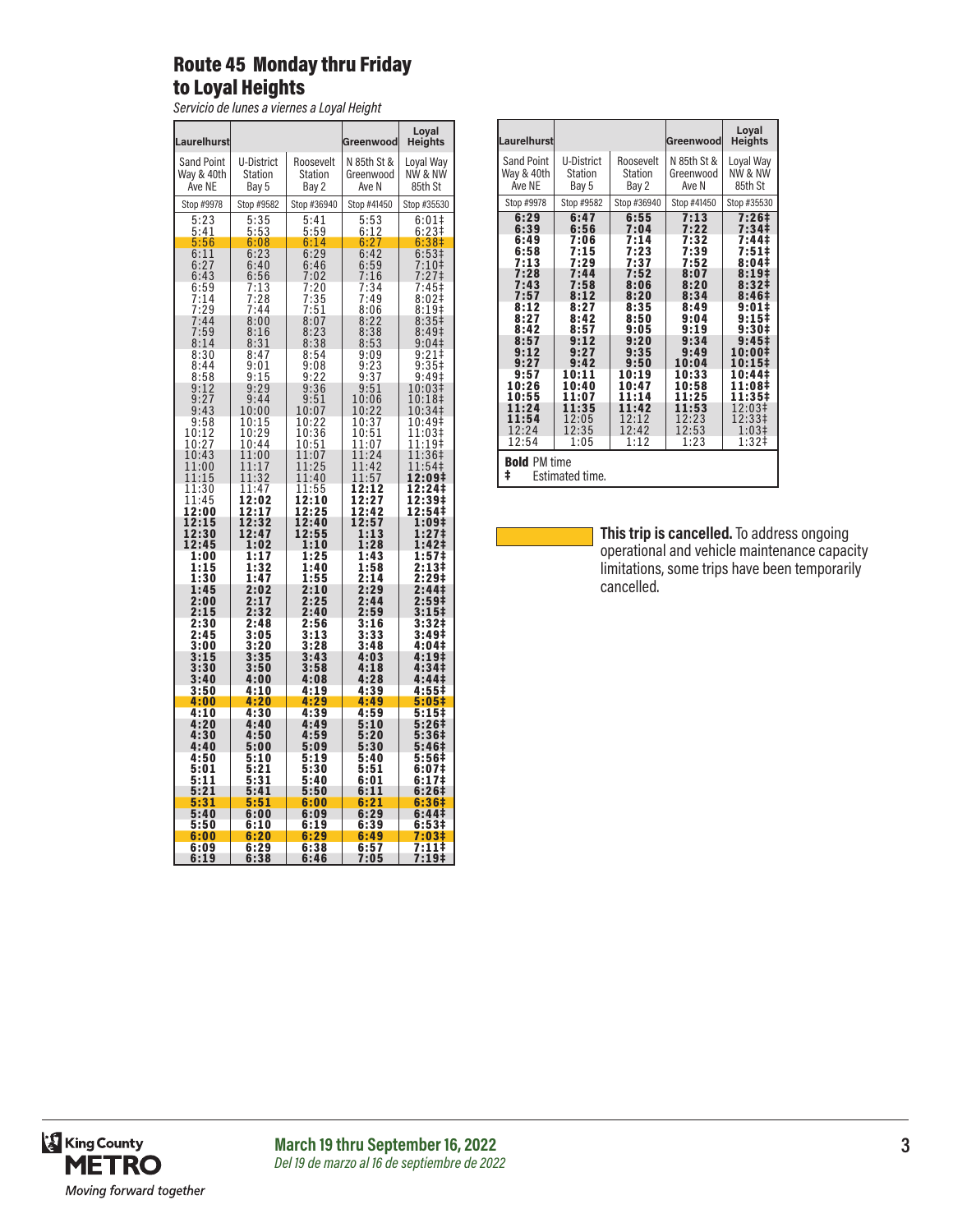### Route 45 Saturday to University District, Children's Hospital

*Servicio de al sábado a University District, Children's Hospital*

| Loyal<br>Heights                | Greenwood                         |                                              | <b>University</b><br><b>District</b> |                                              | Laurelhurst                               |                             |
|---------------------------------|-----------------------------------|----------------------------------------------|--------------------------------------|----------------------------------------------|-------------------------------------------|-----------------------------|
| Loval Wav<br>NW & NW<br>85th St | N 85th St &<br>Greenwood<br>Ave N | Roosevelt<br>Station<br>Bay 1                | 15th Ave NE<br>&<br>NE 52nd St       | U-District<br>Station<br>Bay 4               | <b>Sand Point</b><br>Way & 40th<br>Ave NE | To Route                    |
| Stop #35530                     | Stop #5330                        | Stop #16430                                  | Stop #35790                          | Stop #9134                                   | Stop #10562                               |                             |
| 5:15<br>5:45<br>6:15<br>6:45    | 5:23<br>5:53<br>6:23<br>6:53      | 5:37<br>6:07<br>6:37<br>7:07                 | 5:43<br>6:13<br>6:43<br>7:13         | 5:47<br>6:17<br>6:47<br>7:17                 | 5:58<br>6:28<br>6:58<br>7:28              | 75<br>75                    |
| 7:00<br>7:15<br>7:30            | 7:08<br>7:24<br>7:39              | 7:23<br>7:39<br>7:54                         | 7:29<br>7:45<br>8:00                 | 7:33<br>7:49<br>8:04                         | 7:44<br>8:01<br>8:16                      | 75<br>75<br>75<br>75<br>75  |
| 7:45<br>8:00<br>8:15            | 7:54<br>8:10<br>8:25              | 8:09<br>8:26                                 | 8:15<br>8:32<br>8:47                 | 8:19<br>8:36                                 | 8:31<br>8:48<br>9:03                      | 75<br>75                    |
| 8:30<br>8:45<br>9:00            | 8:40<br>8:55<br>9:10              | 8:41<br>8:56<br>9:11<br>9:26                 | 9:02<br>9:17                         | 8:51<br>9:06<br>9:21<br>9:36                 | 9:18<br>9:33<br>9:49                      | $\frac{75}{75}$             |
| 9:15<br>9:30<br>9:45            | 9:25<br>9:40<br>9:55              | 9:41<br>9:56<br>10:11                        | $9:32$<br>$9:47$<br>10:02<br>10:17   | 9:51<br>10:06<br>10:21                       | 10:04<br>10:19<br>10:34                   | 75<br>75<br>75              |
| 10:00<br>10:15<br>10:30         | 10:10<br>10:25<br>10:40           | 10:26<br>10:41<br>10:56                      | 10:32<br>10:47<br>11:02              | 10:36<br>10:51<br>11:06                      | 10:49<br>11:04<br>11:19                   | $\frac{75}{75}$<br>75<br>75 |
| 10:45<br>11:00<br>11:15         | 10:55<br>11:10<br>11:26           | 11:11<br>11:26<br>11:41                      | 11:17<br>11:32<br>11:47              | 11:22<br>11:37<br>11:52                      | 11:35<br>11:50<br>12:05                   | 75<br>75<br>75              |
| 11:30<br>11:45<br>12:00         | 11:41<br>11:56<br>12:12           | 11:56<br>12:11<br>12:27                      | 12:02<br>12:17<br>12:33              | 12:07<br>12:22<br>12:38                      | 12:21<br>12:36<br>12:52                   | 75<br>75<br>75              |
| 12:15<br>12:30                  | 12:27<br>12:42                    | 12:42<br>12:57<br>1:12                       | 12:48<br>1:03<br>1:18                | 12:53<br>1:08                                | 1:07<br>1:22<br>1:37                      | 75<br>75                    |
| 12:45<br>1:00<br>1:15<br>1:30   | 12:57<br>1:12<br>1:27<br>1:42     | 1:27<br>1:42                                 | 1:33<br>1:48<br>2:03                 | 1:23<br>1:38<br>1:53<br>2:08                 | 1:52<br>2:07<br>2:22                      | 75<br>75<br>75              |
| 1:45<br>2:00<br>2:15            | 1:57<br>2:12                      | 1:57<br>2:12<br>2:27<br>2:42                 | 2:18<br>2:33<br>2:48                 | 2:23<br>2:38<br>2:53                         | 2:37<br>2:52                              | 75<br>75<br>75<br>75        |
| 2:30<br>2:45<br>3:00            | 2:27<br>2:42<br>2:57<br>3:12      | 2:57<br>3:12<br>3:27                         | 3:03<br>3:18<br>3:33                 | 3:08<br>3:23<br>3:38                         | 3:07<br>3:22<br>3:37<br>3:52              | 75<br>75<br>75              |
| 3:15<br>3:30<br>3:45            | 3:27<br>3:42<br>3:57              | 3:42<br>3:57<br>4:12                         | 3:48<br>4:03<br>4:18                 | 3:53<br>4:08<br>4:23                         | 4:07<br>4:22<br>4:37                      | 75<br>75<br>75              |
| 4:00<br>4:15<br>4:30            | 4:12<br>4:26<br>4:41              | 4:27<br>4:41<br>4:56                         | 4:33<br>4:47<br>5:02                 | 4:38<br>4:52<br>5:07                         | 4:52<br>5:06<br>5:21                      | $\frac{75}{75}$             |
| 4:45<br>5:00<br>5:15            | 4:56<br>5:11<br>5:26              | 5:11<br>5:26<br>5:41                         | 5:17<br>5:32<br>5:47                 | 5:22<br>5:37<br>5:52                         | 5:36<br>5:51<br>6:06                      | 75<br>75<br>75              |
| 5:30<br>5:45<br>6:00            | 5:41<br>5:56<br>6:11              | 5:56<br>6:11<br>6:25                         | 6:02<br>6:17<br>6:31                 | 6:07<br>6:22<br>6:36                         | 6:21<br>6:36<br>6:50                      | 75<br>75<br>75<br>75        |
| 6:15<br>6:30<br>6:45            | 6:25<br>6:40<br>6:55              | 6:39<br>6:54<br>7:09                         | 6:45<br>7:00<br>7:15                 | 6:50<br>7:05<br>7:20                         | 7:04<br>7:19<br>7:34                      | 75<br>75<br>75              |
| 7:00<br>7:15<br>7:30            | 7:10<br>7:24<br>7:39              | 7:23<br>7:37<br>7:52                         | 7:29<br>7:43<br>7:58                 | 7:34<br>7:48<br>8:03                         | 7:48<br>8:02<br>8:16                      | 75<br>75<br>75              |
| 7:45<br>8:00<br>8:15            | 7:54<br>8:09<br>8:24              | 8:07<br>8:22                                 | 8:13<br>8:28<br>8:43                 | 8:18<br>8:33<br>8:48                         | 8:31<br>8:46<br>9:01                      | $\frac{75}{75}$             |
| 8:30<br>8:45<br>9:00            | 8:39<br>8:54<br>9:09              | $8:37$<br>$8:52$<br>9:07<br>9:22             | 8:58<br>9:13<br>9:28                 | 9:03<br>9:18<br>9:33                         | 9:16<br>9:31<br>9:46                      | $\frac{75}{75}$             |
| 9:30<br>10:00<br>10:30          | 9:39<br>10:08<br>10:38            | 9:51<br>10:19<br>10:49                       | 9:57<br>10:25<br>10:55               | 10:02<br>10:29<br>10:59                      | 10:14<br>10:41<br>11:11                   | $\frac{75}{75}$<br>75<br>75 |
| 11:00<br>11:30<br>12:00         | 11:08<br>11:38<br>12:08           | 11:19<br>11:49<br>12:18                      | 11:25<br>11:55<br>12:24              | 11:29<br>11:59<br>12:28                      | 11:41<br>12:11<br>12:39                   | $\frac{75}{75}$             |
| 12:30<br>1:00                   | 12:38<br>1:08                     | $\begin{array}{c} 12:48 \\ 1:18 \end{array}$ | $\frac{12:54}{1:24}$                 | $\begin{array}{c} 12:58 \\ 1:28 \end{array}$ | 1:09<br>1:39                              | $\overline{75}$<br>75       |

| Bold PM time

#### **Special Service Information**

On Saturday, due to the University District Farmers Market being staged on University Way NE at NE 50th St, Route 45 will be rerouted to 15th Ave NE between NE 50th St and NE Ravenna Blvd.



**March 19 thru September 16, 2022 4** *Del 19 de marzo al 16 de septiembre de 2022*

# Route 45 Saturday to Loyal Heights

*Servicio de al sábado a Loyal Height*

| Laurelhurst          |                | <b>University</b><br>District |                  | <b>Greenwood</b> | Loyal<br><b>Heights</b> |
|----------------------|----------------|-------------------------------|------------------|------------------|-------------------------|
| <b>Sand Point</b>    | U-District     | 15th Ave NE                   | Roosevelt        | N 85th St &      | Loyal Way               |
| Way & 40th           | <b>Station</b> | &                             | Station          | Greenwood        | NW & NW                 |
| Ave NE               | Bay 5          | NE 52nd St                    | Bay 2            | Ave N            | 85th St                 |
| Stop #9978           | Stop #9582     | Stop #36890                   | Stop #36940      | Stop #41450      | Stop #35530             |
| 5:57                 | 6:10           | 6:12                          | 6:16             | 6:27             | 6:36 <sup>‡</sup>       |
| 6:27                 | 6:40           | 6:42                          | 6:46             | 6:58             | $7:07$ ‡                |
| 6:57                 | 7:10           | 7:12                          | 7:17             | 7:29             | 7:39 <sup>‡</sup>       |
| 7:27                 | 7:41           | 7:43<br>7:58                  | 7:48             | 8:00             | 8:10 <sup>‡</sup>       |
| 7:42                 | 7:56           |                               | 8:03             | 8:16             | 8:26 <sup>1</sup>       |
| 7:57                 | 8:11           | 8:14                          | 8:20             | 8:33             | 8:43‡                   |
| 8:12                 | 8:26           | 8:29                          | 8:35             | 8:48             | 8:59#                   |
| 8:27                 | 8:41           | 8:44                          | 8:50             | 9:03             | $9:14$ ‡                |
| 8:43                 | 8:57           | 9:00                          | 9:06             | 9:19             | 9:30 <sup>‡</sup>       |
| 8:59                 | 9:14           | 9:18                          | 9:24             | 9:37             | 9:48 <sup>‡</sup>       |
| 9:14                 | 9:30           | 9:34                          | 9:40             | 9:55             | 10:06‡                  |
| 9:29                 | 9:45           | 9:49                          | 9:55             | 10:10            | 10:21‡                  |
| 9:44                 | 10:00          | 10:04                         | 10:10            | 10:25            | 10:36‡                  |
| 9:59                 | 10:15          | 10:19                         | 10:25            | 10:40            | 10:51‡                  |
| 10:14<br>10:29       | 10:31          | 10:35                         | 10:41<br>10:56   | 10:56<br>11:11   | 11:07‡<br>11:22‡        |
| 10:44                | 10:46<br>11:01 | 10:50<br>11:05                | 11:11            | 11:26            | $11:39+$                |
| 10:59                | 11:16          | 11:20                         | 11:26            | 11:43            | 11:56‡                  |
| 11:14                | 11:31          | $\overline{11:35}$<br>$11:50$ | 11:41            | 11:58            | 12:11‡                  |
| 11:29                | 11:46          | 12:05                         | 11:56            | 12:13            | 12:26‡                  |
| 11:44                | 12:01          |                               | 12:11            | 12:28            | 12:42‡                  |
| 11:59                | 12:16          | 12:20                         | 12:26            | 12:43            | 12:57‡                  |
| 12:14                | 12:31          | 12:35                         | 12:41            | 12:58            | 1:12‡                   |
| 12:29                | 12:46          | 12:50                         | 12:56            | 1:13             | 1:27‡                   |
| 12:44                | 1:01           | 1:05                          | 1:11             | 1:28             | 1:42‡                   |
| 12:59                | 1:16           | 1:20                          | 1:26             | 1:43             | 1:57‡                   |
| 1:14                 | 1:31           | 1:35                          | 1:41             | 1:58             | 2:12‡                   |
| 1:29                 | 1:46           | 1:50                          | 1:56             | 2:13             | 2:27‡                   |
| 1:44                 | 2:01           | 2:05                          | 2:11             | 2:28             | 2:42‡                   |
| 1:59                 | 2:16           | 2:20                          | 2:26             | 2:43             | 2:57‡                   |
| 2:14                 | 2:31           | 2:35                          | 2:41             | 2:58             | 3:12‡                   |
| 2:29                 | 2:46           | 2:50                          | 2:56             | 3:13             | 3:27‡                   |
| 2:44                 | 3:01           | 3:05                          | 3:11             | 3:29             | 3:43‡                   |
| 2:59                 | 3:16           | 3:20                          | $3:26$<br>$3:41$ | 3:44             | 3:58‡                   |
| 3:14                 | 3:31           | 3:35                          |                  | 3:59             | 4:12‡                   |
| 3:29                 | 3:46           | 3:50                          | 3:56             | 4:14             | 4:27‡                   |
| 3:44                 | 4:01           | 4:05                          | 4:11             | 4:29             | 4:42‡                   |
| 3:59                 | 4:16           | 4:20                          | 4:26             | 4:44             | 4:57‡                   |
| 4:14                 | 4:31           | 4:35                          | 4:41             | 4:59             | 5:12‡                   |
| 4:30                 | 4:47           | 4:51                          | 4:57             | 5:15             | 5:28‡                   |
| 4:45                 | 5:02           | 5:06                          | 5:12             | 5:30             | 5:43‡                   |
| 5:00                 | 5:17           | 5:21                          | 5:27             | 5:44             | 5:57‡                   |
| 5:15                 | 5:32           | 5:36                          | 5:42             | 5:58             | 6:09‡                   |
| 5:30                 | 5:47           | 5:51                          | 5:57             | 6:12             | 6:23‡                   |
| 5:45                 | 6:02           | 6:05                          | 6:11             | 6:26             | 6:37 <sup>‡</sup>       |
| 5:59                 | 6:16           | 6:19                          | 6:25             | 6:40             | 6:51‡                   |
| 6:13                 | 6:30           | 6:33                          | 6:39             | 6:54             | 7:05‡                   |
| 6:28                 | 6:45           | 6:48                          | 6:54             | 7:09             | 7:20‡                   |
| 6:43                 | 7:00           | 7:03                          | 7:09             | 7:24             | $7:35+$                 |
| 6:58                 | 7:14           | 7:17                          | 7:23             | 7:38             | 7:49‡                   |
| 7:13                 | 7:29           | 7:32                          | 7:38             | 7:53             | 8:04‡                   |
| 7:28                 | 7:44           | 7:47                          | 7:53             | 8:08             | 8:19‡                   |
| 7:42                 | 7:58           | 8:01                          | 8:07             | 8:21             | 8:32 <sup>‡</sup>       |
| 7:57                 | 8:13           | 8:16                          | 8:22             | 8:36             | 8:47‡                   |
| 8:11                 | 8:26           | 8:29                          | 8:35             | 8:49             | 9:00‡                   |
| 8:26                 | 8:41           | 8:44                          | 8:50             | 9:04             | 9:15‡                   |
| 8:41                 | 8:56           | 8:59                          | 9:05             | 9:19             | 9:30‡                   |
| 8:56                 | 9:11           | 9:14                          | 9:20             | 9:34             | 9:45 <sup>‡</sup>       |
| 9:11<br>9:26         | 9:26<br>9:41   | 9:29                          | 9:35<br>9:50     | 9:49             | 10:00‡                  |
| 9:55                 | 10:09          | 9:44<br>10:12                 | 10:18            | 10:03<br>10:31   | 10:14‡<br>10:41‡        |
| 10:25                | 10:39          | 10:42                         | 10:48            | 11:01            | 11:11‡                  |
| 10:55                | 11:09          | 11:12                         | 11:18            | 11:30            | 11:39‡                  |
| 11:25                | 11:38          | 11:41                         | 11:46            | 11:58            | $\frac{12:071}{12:371}$ |
| 11:55                | 12:08          | 12:11                         | 12:16            | 12:28            |                         |
| 12:25                | 12:38          | 12:41                         | 12:46            | 12:56            | $1:05$ ‡                |
| 12:55                | 1:08           | 1:11                          | 1:16             | 1:26             | $1:35+$                 |
| <b>Bold PM time</b>  |                |                               |                  |                  |                         |
| Estimated time.<br>ŧ |                |                               |                  |                  |                         |

All stops on 15th Ave NE will be served. To avoid confusion for riders, the reroute will remain in effect all day (6 am to 1:15 am), even though the Market is in session from 9 am to 2 pm, only. Questions? Please call Metro at 206-553-3000.